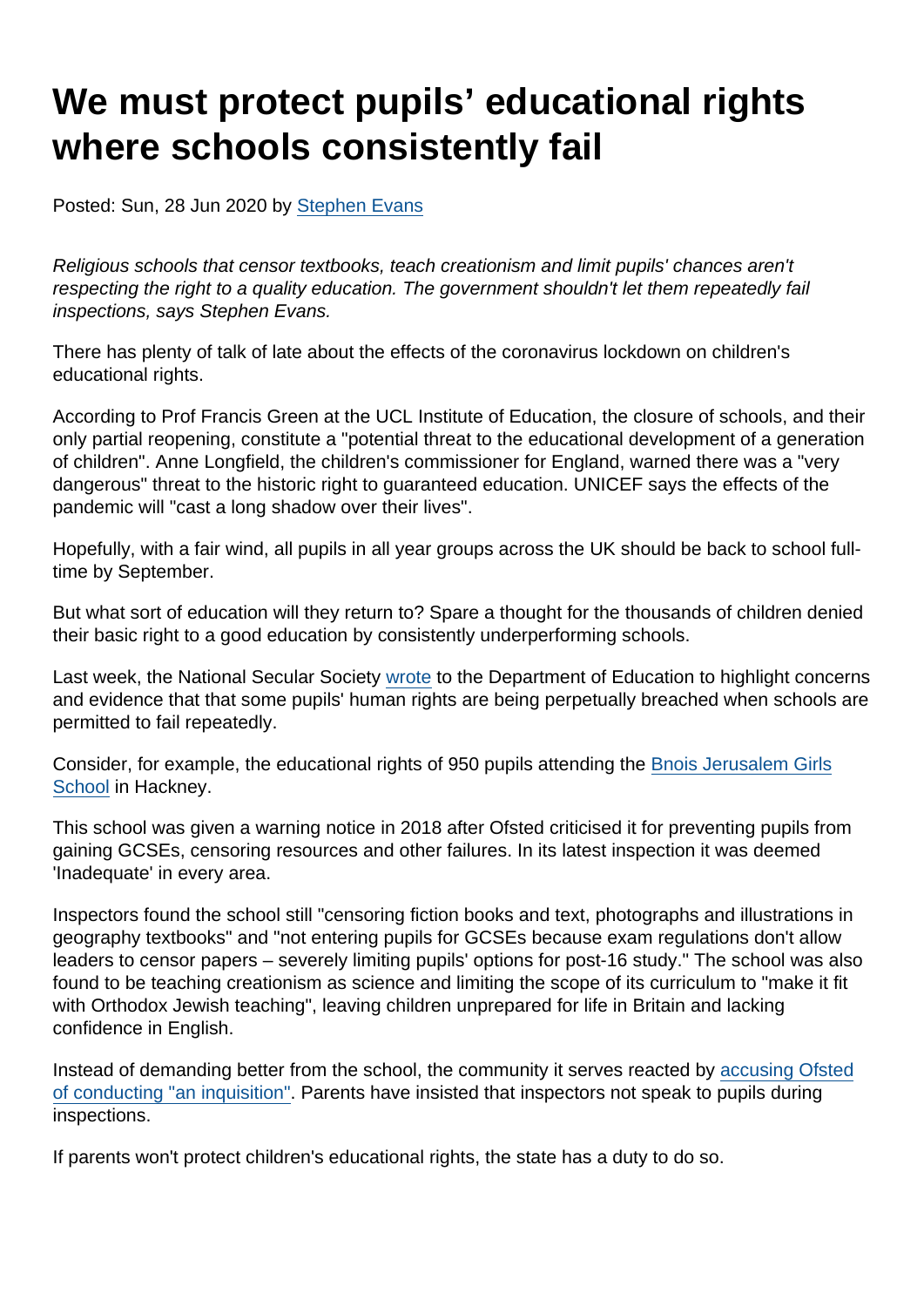But this school is just one of a number of religious schools that have consistently failed to meet expected standards.

Another is the [Bnei Zion Community School](https://reports.ofsted.gov.uk/provider/27/137318), which has been rated inadequate since 2016. Despite pupils spending the majority of their school time on religious education, their knowledge about other beliefs, cultures and faiths is "severely limited". Subjects are taught in Yiddish, leaving pupils with "limited ability to understand basic words in the English language". Pupils learn only about Jewish history and are not exposed to differing views of historians.

Then take the [Lubavitch Senior Boys' School](https://reports.ofsted.gov.uk/provider/27/144363), an independent school for boys aged from 11 to 13. This school has been rated inadequate in all four inspections since opening in 2018. Again, inspectors recently found insufficient time devoted to the secular curriculum, including English and reading. Pupils couldn't even provide any written evidence of their English work. Texts found among religious textbooks in the school "do not teach respect for women", said inspectors.

It's a similar story at [Redstone Educational Academy,](https://reports.ofsted.gov.uk/provider/27/137560) a Muslim faith school in Birmingham, where inspectors found boys and girls unlawfully segregated by sex, with boys treated favourably. All pupils study Islam and "learn a little about other faiths but not enough to prepare them well for life in modern Britain". According to inspectors, pupils are not safe in the school, which provides an "inadequate quality of education" – and has done consistently since 2017.

The list goes on. A report from Ofsted earlier this year found that [more than 200,000 children,](https://www.gov.uk/government/publications/fight-or-flight-how-stuck-schools-are-overcoming-isolation/fight-or-flight-how-stuck-schools-are-overcoming-isolation-evaluation-report) mainly in disadvantaged areas, are being educated in schools that have been consistently weak when inspected over the last 13 years. Not all of these have a religious ethos, but some of the most egregious examples are where religion rules the roost.

Education is a key social and cultural right that plays a vital role in ensuring children can flourish, fulfil their potential and leave school fully prepared for life in modern Britain. And the civil purpose of education must surely be about enabling young people to make their own choices in life. It shouldn't be about controlling them.

The Universal Declaration of Human Rights and the Convention on the Rights of the Child protect children's right to a good education. The UNCRC requires states parties to ensure that children and young people's education is directed towards their development "to their fullest potential" and prepares them for a "responsible life in a free society". They should also learn to respect their rights and freedoms and the rights and freedoms of others. This simply isn't happening in far too many schools.

When the independent school standards were updated in 2015 the secretary of state signalled that a [firmer approach](https://assets.publishing.service.gov.uk/government/uploads/system/uploads/attachment_data/file/800615/Independent_School_Standards-_Guidance_070519.pdf) would be taken to enforce the standards when there was evidence of noncompliance. Rhetoric must translate into action.

By allowing schools to consistently fail the government will fall short on its obligation to ensure that children's fundamental human right to a quality education is property respected and protected.

I'm not pretending the government's job is easy, but cultural sensitivity can't be allowed to undermine the education, well-being, and convention rights of young people growing up in Britain.

[Discuss on Facebook](https://www.facebook.com/NationalSecularSociety/posts/3091007434300920?__xts__[0]=68.ARAYO81gN47Nz7FVdrCQKXSkphNWsUo2PP29-QQLfzNBfS3k1ZlxZsPtm6OKP2etNgW5_P_DqIv3L4znbxXtb4Ssn6lBR7jgIInFJuJbf4RkHnAHLkQJscTpyKJ4332L4IFu2KrcIEmrPhjy4FdJZf4eJMWwfGHWt95TWDnKecWsQagSmAr4lDcNDs4pblO9KjoKSwgv3q0v9-tfB_l4eEa3bwgKsziu1KPjn81cgrYCz1pKhpWEYjS4p4s1Ny35c1rhjRyJHGsekHofKj79QeX_1f8muSrlfMwA_uJqEAnwo0SObTVCOEYQwQ-u0KsYhp3C1kP7aEpa4aoyMH7dOnFz2g&__tn__=-R)

Stephen Evans